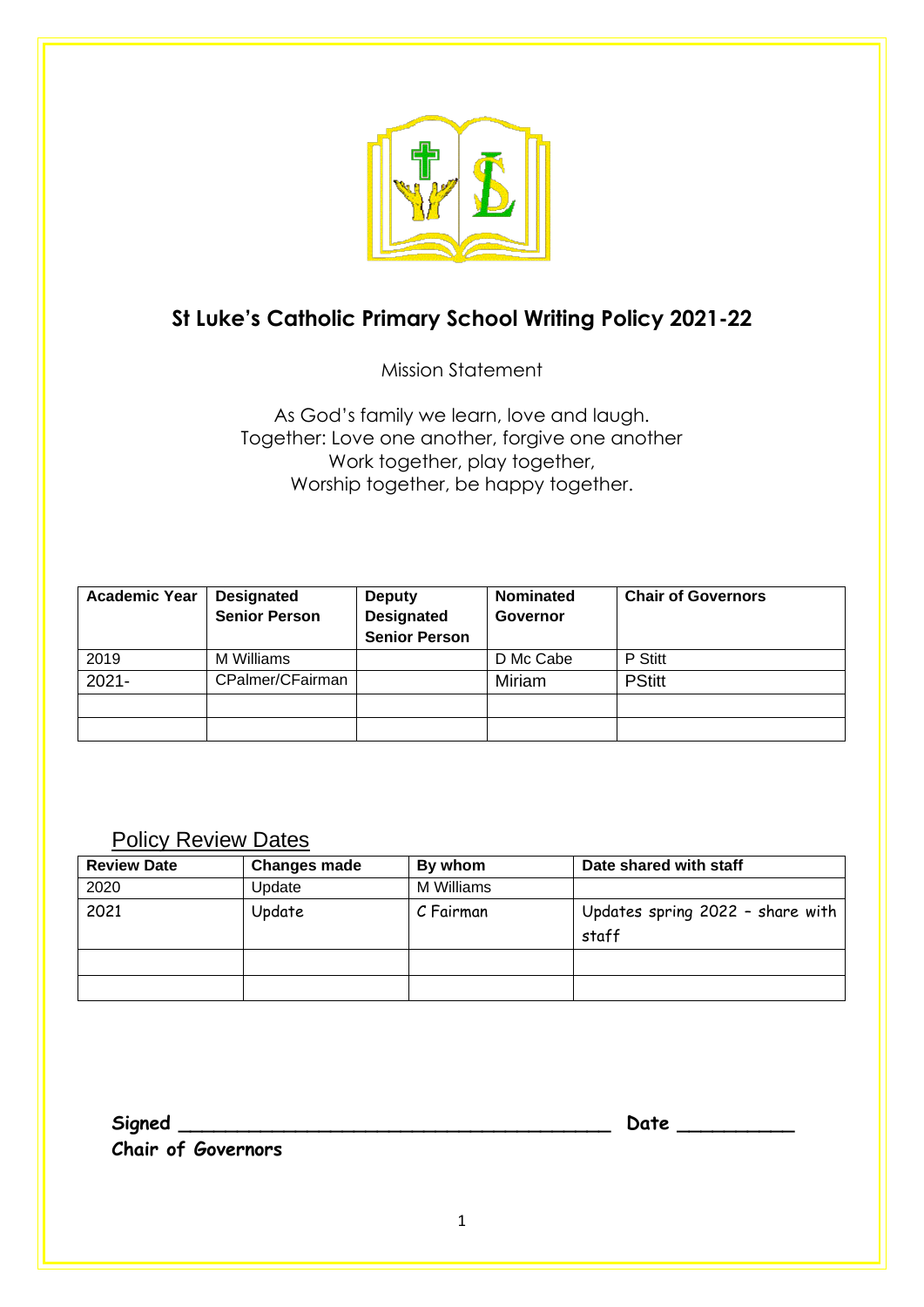#### **Intent, Implementation and Impact of Writing at St Luke's Catholic Primary School, Frodsham**

#### **Intent**

At St Luke's Catholic Primary we believe that all pupils should be able to confidently express their thoughts, emotions and ideas clearly and creatively through the written word. Our aims are for all children to have fluent and legible handwriting, write for a variety of purposes and audiences and develop a secure understanding of grammar and punctuation. At St Luke's, we want all of our children to take pride in their work and through the **Debbie Hepplewhite** scheme, encourage the use of a cursive handwriting style from Year 1 onwards.

As our approach to writing, we use **Pathways to Write**: a **'proven methodology which develops vocabulary, reading and writing skills through the mastery approach'** (The Literacy Company). Using a 'mastery approach' to writing within our teaching, allows for a greater development of vocabulary and spelling. We also intend for our children to be able to independently re-read, revise and edit their writing both during and after the writing process.

#### **Implementation**

English lessons are taught daily across the school and to the whole class, therefore allowing all children to have access to the age-related skills and knowledge contained in the National Curriculum.

Each class studies a different high-quality text every half term which offers children engaging, yet challenging English lessons. Within each unit of work, children are given opportunities to participate in drama, spoken language activities and writing for a variety of purposes. Opportunities are planned for children to use knowledge from other subjects within their English writing and vice versa.

Grammar and Punctuation is taught, where possible within English lessons; allowing the children to learn skills in a meaningful manner. However, in Upper Key Stage 2, new concepts of Grammar and Punctuation is often taught outside of the English lessons. Every English lesson in Classes 2 - 6 starts with a SPaG style starter and often teachers will try to make starters relevant the skills that are being taught in English.

As a school, we follow The Literacy Company's Pathways to Spell spelling scheme and spelling lessons are taught to Years 2 - 6, three times a week. Children are taught ways to learn and practise spelling rules and are given spellings to learn at home each week. They are tested on these the following week. The emphasis is on the application of the spellings, rather than just learning them for a test. Children have access to spelling mats and word banks during writing tasks. The class's working wall is a point of reference to support the enrichment of vocabulary and to display words often misspelt.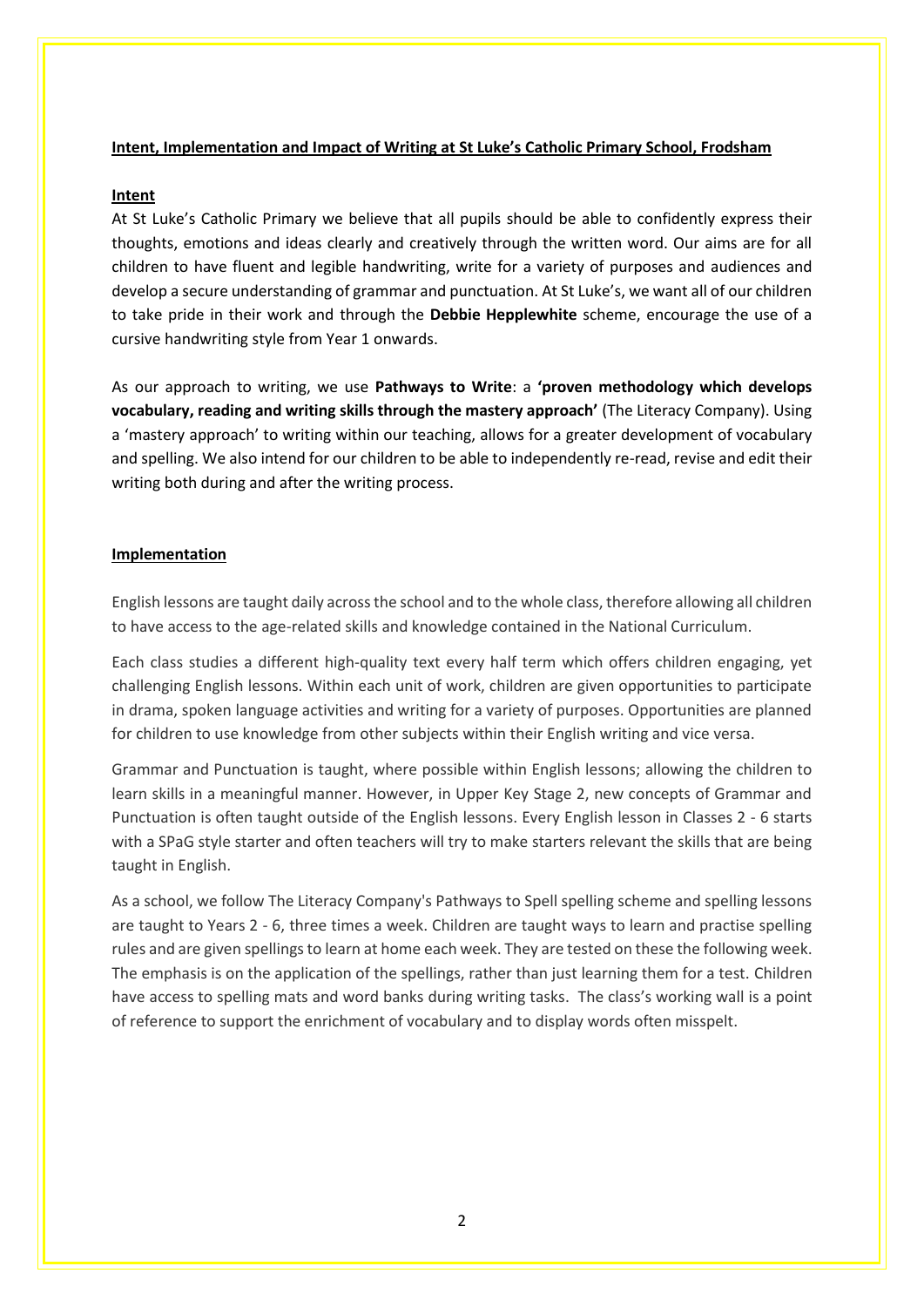#### **Impact**

At St Luke's, the implementation of the writing journey is well established and taught thoroughly throughout both key stages. This allows our pupils to become confident and creative writers with a secure knowledge of grammar and punctuation skills.

Moderation using the Pathways guidance; identifies the progress is being made across all year groups. Assessment for learning is ongoing and our staff assess attainment regularly, through both formative and summative methods. Children complete a 'Cold' and 'Hot' task every half term, which is assessed by teachers in order to monitor progress.

The teaching of writing is monitored by leaders through learning walks, book scrutinies and Pupil and Teacher Voice.

#### **Teaching and Learning**

All classesfollow the Pathways to Write scheme of work produced by The Literacy Company. Pathways to Write designed to equip pupils with key skills to move them through the writing process towards their final outcome. It is built around units of work that follow a mastery approach to the teaching of writing.

To support this approach, clear detailed lesson plans and resources are linked to a high-quality text. *Pathways to Write* ensures engaging and purposeful English lessons. The units can be used thematically to encourage a whole school approach to writing with the opportunity for topics to link across all year groups.

Each unit covers a range of areas in the national curriculum:

- Mastery of vocabulary, grammar and punctuation skills
- Writing a range of genres across a year
- Vocabulary development
- Using a wider range of reading comprehension strategies as a whole class
- Spoken language activities including drama and presentations
- Opportunities for practising previously taught genres
- An extended, independent piece of writing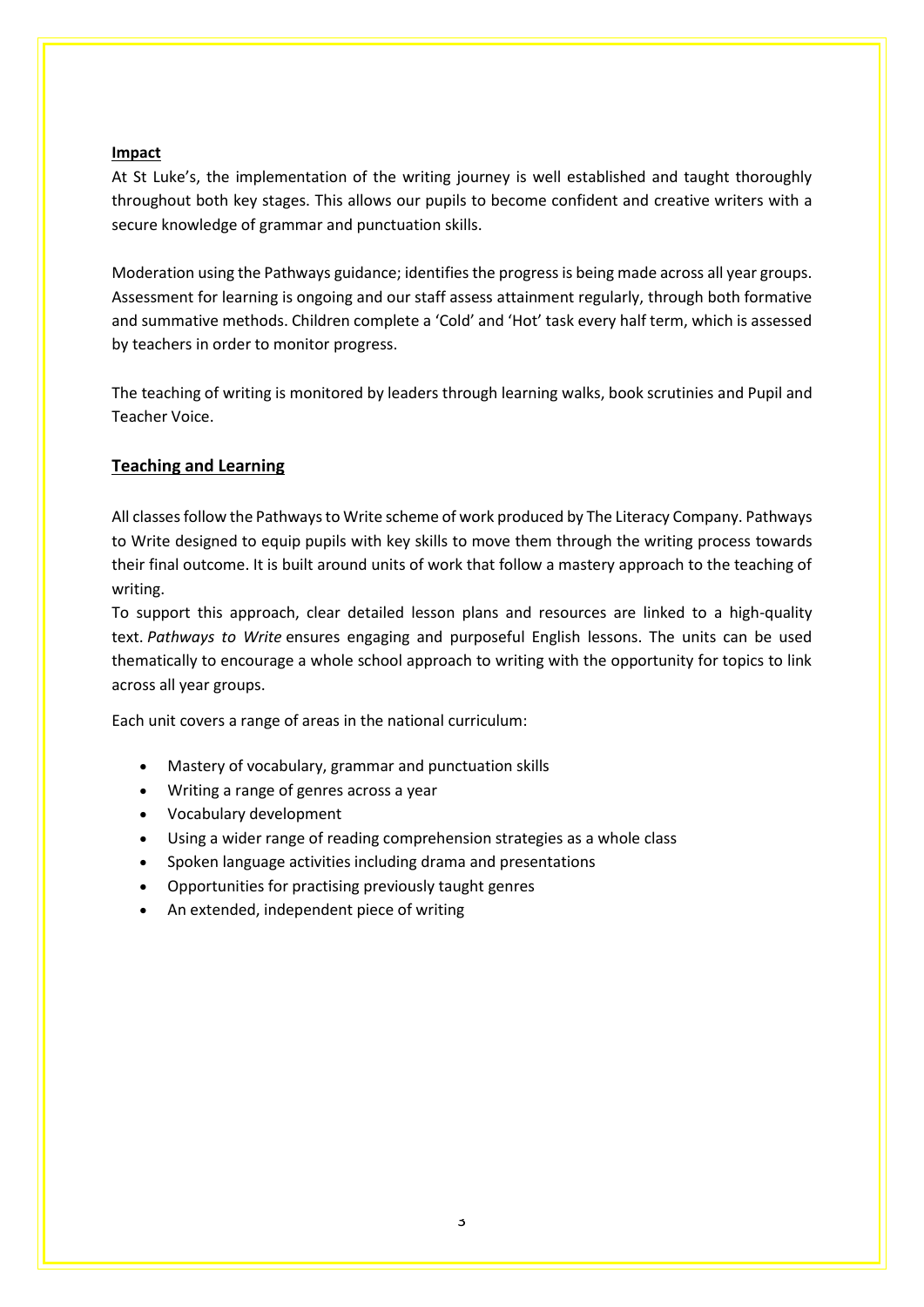This process follows three stages:

### **The Gateway (1-2 lessons)**

- Begin at the Gateway with a 'hook' session to intrigue and enthuse young writers
- Use objects, people, images or role-play to stimulate questions about the chosen text
- Give pupils the opportunity to predict the text
- Establish the purpose and audience of the writing
- Revisit previous mastery skills and ongoing skills

## **The Pathway (10 lessons)**

- Introduce pupils to three new writing skills from their year group curriculum
- Provide opportunities to practise and apply the skill they have learnt through short and extended writing tasks including character descriptions, poetry, dialogue between characters, fact files or diary entries in role
- Provide opportunities to re-cap and apply previously taught skills
- Challenge greater depth writers through a wider range of tasks e.g. changes to form, viewpoint and audience

## **Writeaway (4 lessons)**

- Section and sequence texts independently or collaboratively
- Create extended pieces of writing over time
- Opportunity to apply mastery skills
- Time for planning, writing, checking, editing, redrafting and publishing
- A fiction or non-fiction outcome will be written (covering a wide range of genres and themes over the year

## **Planning for Writing**

KS1 and KS2 Weekly plans use the agreed St. Luke's Planning Format.

The Pathways to Write scheme provides planning for each year group and the quality texts to be used. All class teachers also have access to additional slides that support the teaching of the Pathways to Write scheme.

## **Monitoring**

- Monitoring will take place by subject leaders and the SLT Monitoring consists of book scrutiny, learning walks, lessons observations and regular drop-ins.
- Interventions will be tracked by subject leaders, SENCo and SLT. Intervention groups will change dependent on the needs of the learners in the classroom.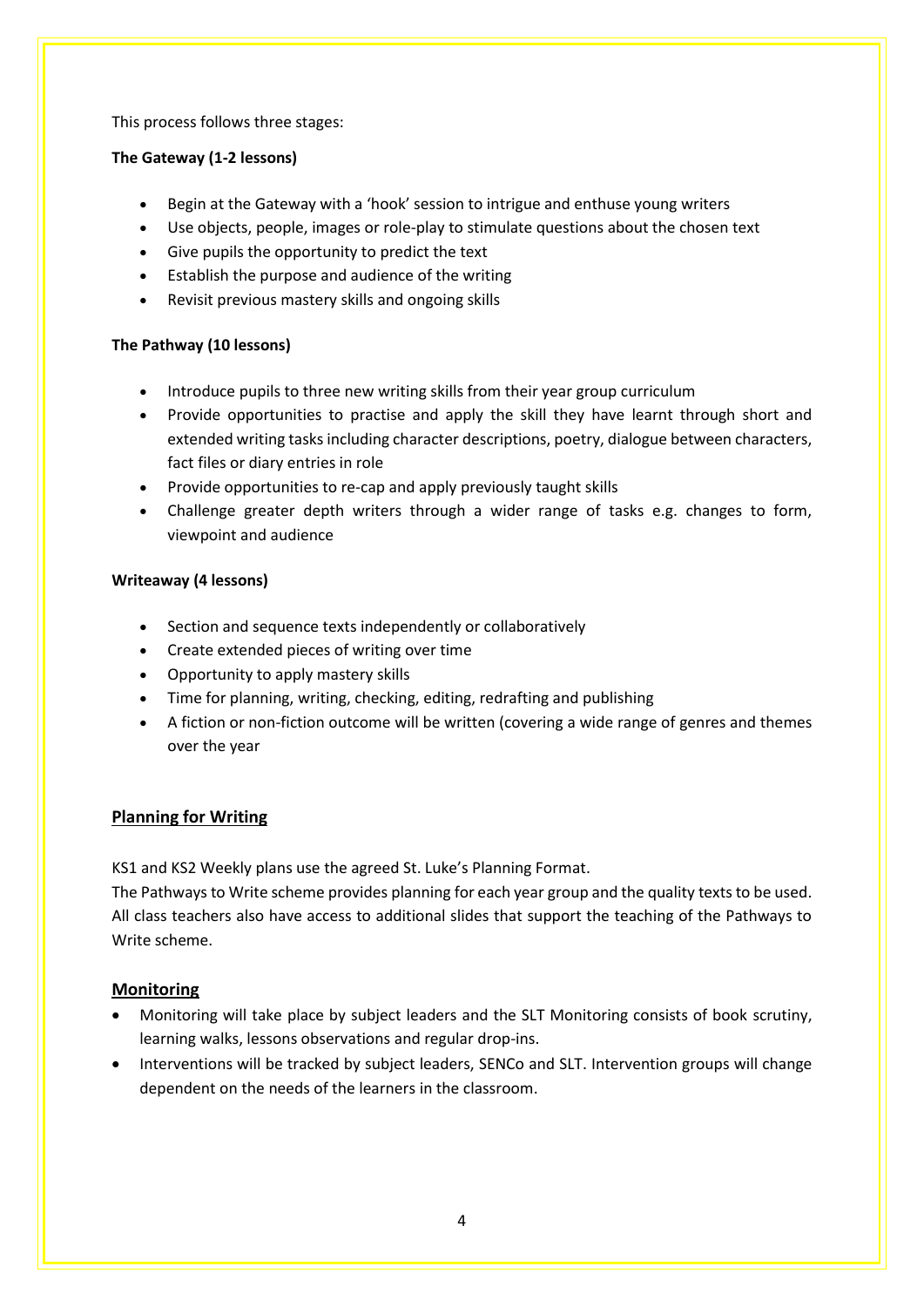#### **Assessment**

- Lessons include elements of assessment for learning in line with the school marking policy.
- Books/ work is marked regularly, and feedback given to the children to inform the next steps and areas of improvement, in line with the school marking policy.
- At the start of a unit, pupils are given the opportunity to complete an independent writing task (Cold task). Class teachers assess the 'gateway keys' to ensure that the children are ready to access the new mastery keys for the unit. Opportunities to recap on gateway keys may need to be planned into lessons/ interventions to ensure gaps in learning are addressed.
- Pupils are given time to respond to comments/ feedback using purple improvement pens.
- Pupils self-assess their work after each lesson using the Balance assessment wheel (See Assessment policy)
- Moderation of writing takes place each half term with local schools in the cluster group meetings and in designated staff meetings
- In order to assess progress, every half term an independently written "hot task" provides evidence which class teachers then use to inform their professional judgements. These are recorded on Balance and also on the individual writing assessment grids.

We recognise that AfL lies at the heart of promoting learning and in raising standards of attainment. The assessment procedures within our school encompasses:

- responding appropriately to pupils with feedback during daily lessons ∙ assessing children daily against success criteria stickers in children's books
- using knowledge of pupils drawn from our tracking system to guide future planning and teaching

### **Homework**

Homework will be set weekly and be relevant to that week's learning. Homework will meet the specific learning needs of each individual pupil. Homework will be marked (by either the child or the teacher) and returned for the child to review his/her success and needs.

#### **SEND**

Children with SEND are normally taught within the daily English lesson. When additional staff are available to support groups or individual children, they may withdraw children from the classroom. Within the daily English lesson, teachers not only provide activities to support children who find writing difficult, but also provide challenge for children who are high achievers in writing.

### **Equal Opportunities**

All children should have equal access to Quality First Teaching, irrespective of race, background, gender and capability. In the daily English lesson, we ensure this by supporting children in a variety of ways such as repeating instructions.